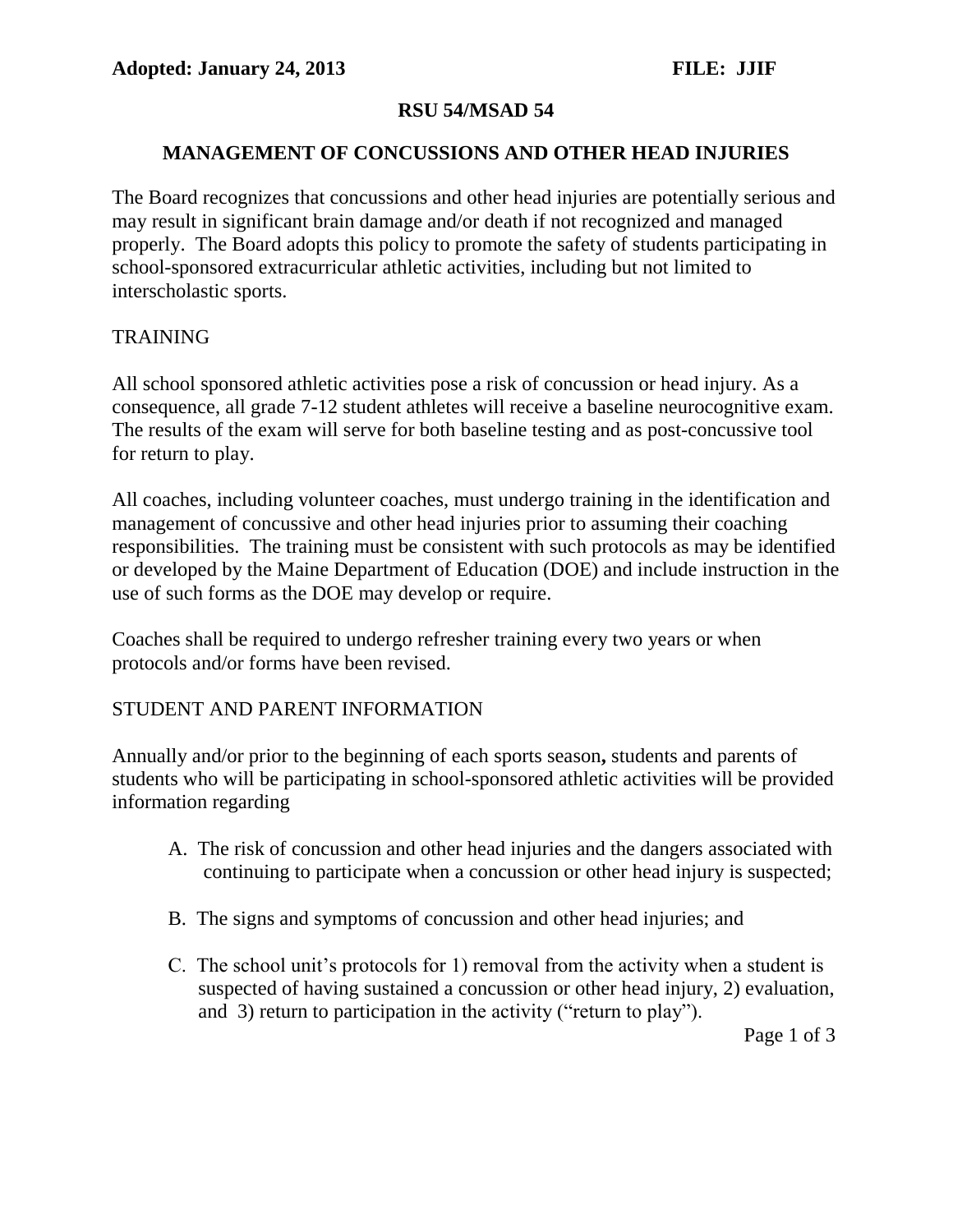The student and his/her parent(s) must sign a statement acknowledging that they have received and read this information before the student will be allowed to participate in any school- sponsored athletic activity.

## MANAGEMENT OF CONCUSSIVE AND OTHER HEAD INJURIES

It is the responsibility of the coach of the activity to act in accordance with this policy when the coach recognizes that a student may be exhibiting signs, symptoms and behaviors associated with a concussion or other head injury.

Any student suspected of having sustained a concussion or other head injury during a school-sponsored athletic activity including but not limited to competition, practice or scrimmage, must be removed from the activity immediately. The student and his/her parent(s) will be informed of the need for an evaluation for brain injury before the student will be allowed to return to the activity.

No student will be permitted to return to the activity or to participate in any other schoolsponsored athletic activity on the day of the suspected concussion.

Any student who is suspected of having sustained a concussion or other head injury shall be prohibited from further participation in school-sponsored athletic activities until he/she has been evaluated and received written medical clearance to do so from a licensed health care provider who is qualified and trained in concussion management.

Coaches and other school personnel shall comply with the student's health care provider's (trained in concussion management) recommendations in regard to gradual return to participation. No student will be permitted to return to full participation (competition) until cleared to do so. More than one evaluation by the student's health care provider may be necessary before the student is cleared for full participation.

If at any time during the return to play program signs or symptoms of a concussion are observed, the student must be removed from the activity and referred to his/her health care provider (trained in concussion management) for re-evaluation.

#### COGNITIVE CONSIDERATIONS

School personnel should be alert to cognitive and academic issues that may be experienced by students who have suffered a concussion or other head injury, including but not limited to difficulty with concentration, organization, long-and-short term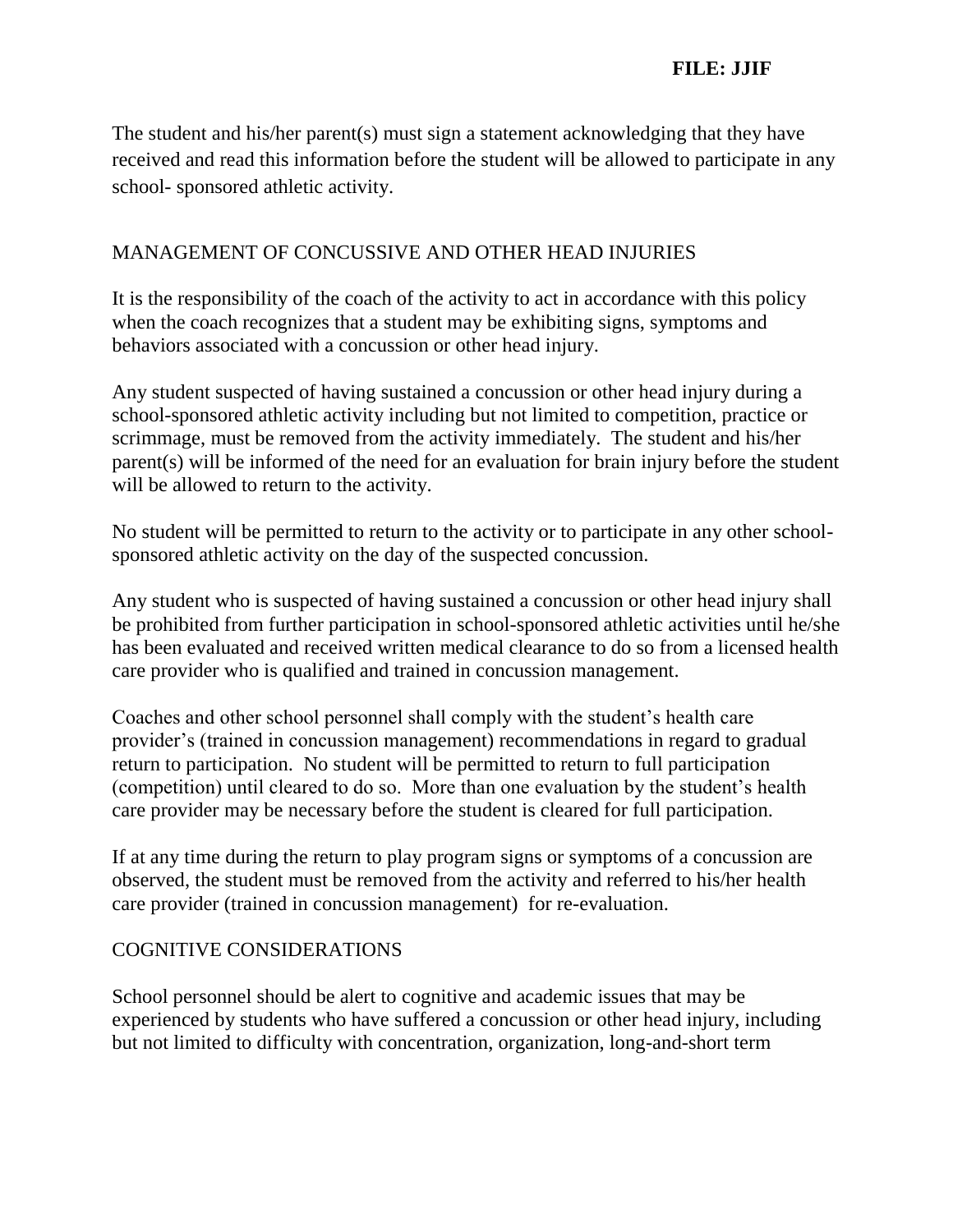memory and sensitivity to bright lights and sounds, and accommodate a gradual return to full participation in academic activities as appropriate, based on the recommendations of the student's health care provider and appropriate designated school personnel (e.g., 504 Coordinator).

## CONCUSSION MANAGEMENT TEAM

The Superintendent will appoint a concussion management team including a school administrator to be responsible, under the administrative supervision of the Superintendent, to make recommendations related to implementation of this policy. The concussion management team may include the Athletic Director, Athletic Trainer, school nurse and one or more principals or assistant principals, the school physician and such other school personnel or consultants as the Superintendent deems appropriate.

Page 3 of 3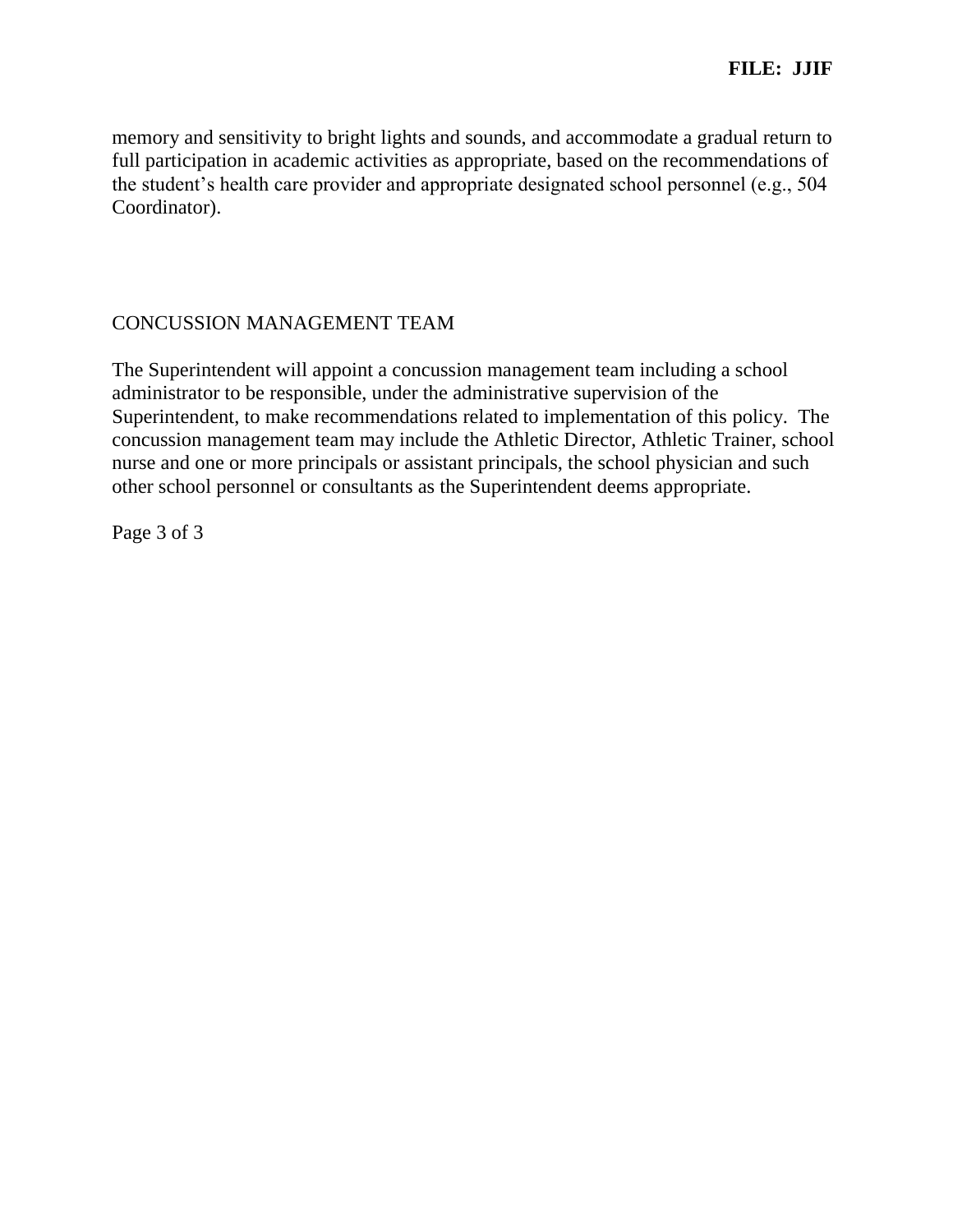**RSU54/MSAD54 Parents and student-athletes: Please read, sign, and keep a copy. You must turn in a signed form prior to the start of practice.**

# **CONCUSSION INFORMATION SHEET**

A concussion is a brain injury and all brain injuries are serious. They are caused by a bump, blow or jolt to the head, or by a blow to another part of the body with the force transmitted to the head. They can range from mild to severe and can disrupt the way the brain normally works. Even though most concussions are mild, **all concussions are potentially serious and may result in complications including prolonged brain damage and death if not recognized and managed properly.** In other words, even a "ding" or a bump on the head can be serious. You can't see a concussion and most sports concussions occur without loss of consciousness. Signs and symptoms of concussion may show up right after the injury or can take hours or days to fully appear. If your

student-athlete reports any symptoms of concussion, or if you notice the symptoms or signs of concussion yourself, seek medical attention right away.

#### **Symptoms may include one or more of the following:**

- 
- 
- Nausea or vomiting **•** Sadness
- 
- Balance problems or dizziness Irritability
- Blurred, double, or fuzzy vision More emotional
- Sensitivity to light or noise Confusion
- 
- 
- 
- Change in sleep patterns **•** Amnesia
- Headaches "Don't feel right"
- "Pressure in head" Fatigue or low energy
	-
- Neck pain **•** Nervousness or anxiety
	-
	-
	-
- Feeling sluggish or slowed down Concentration or memory problems • Feeling foggy or groggy example that is a large (forgetting game plays)
- Drowsiness  **Repeating the same question/comment** 
	-

#### **Signs observed by teammates, parents or coaches include:**

Answers of the slowly experimental speech of the slowly slowly slowly slowly slowly slowly slowly slowly slowly

- 
- 
- Confused about assignment Can't recall events after hit
- 
- Is unsure of game, score, or opponent Any change in typical behavior or
- Moves clumsily or displays many personality incoordination **•** Loses consciousness
- Appears dazed **•** Shows behavior or personality changes
- Vacant facial expression Can't recall events prior to hit
	-
- Forgets plays Seizures or convulsions
	-
	- -

This document is adapted from the CDC and the 3<sup>rd</sup> International Conference on Concussion in Sport Consensus Statement (2009)